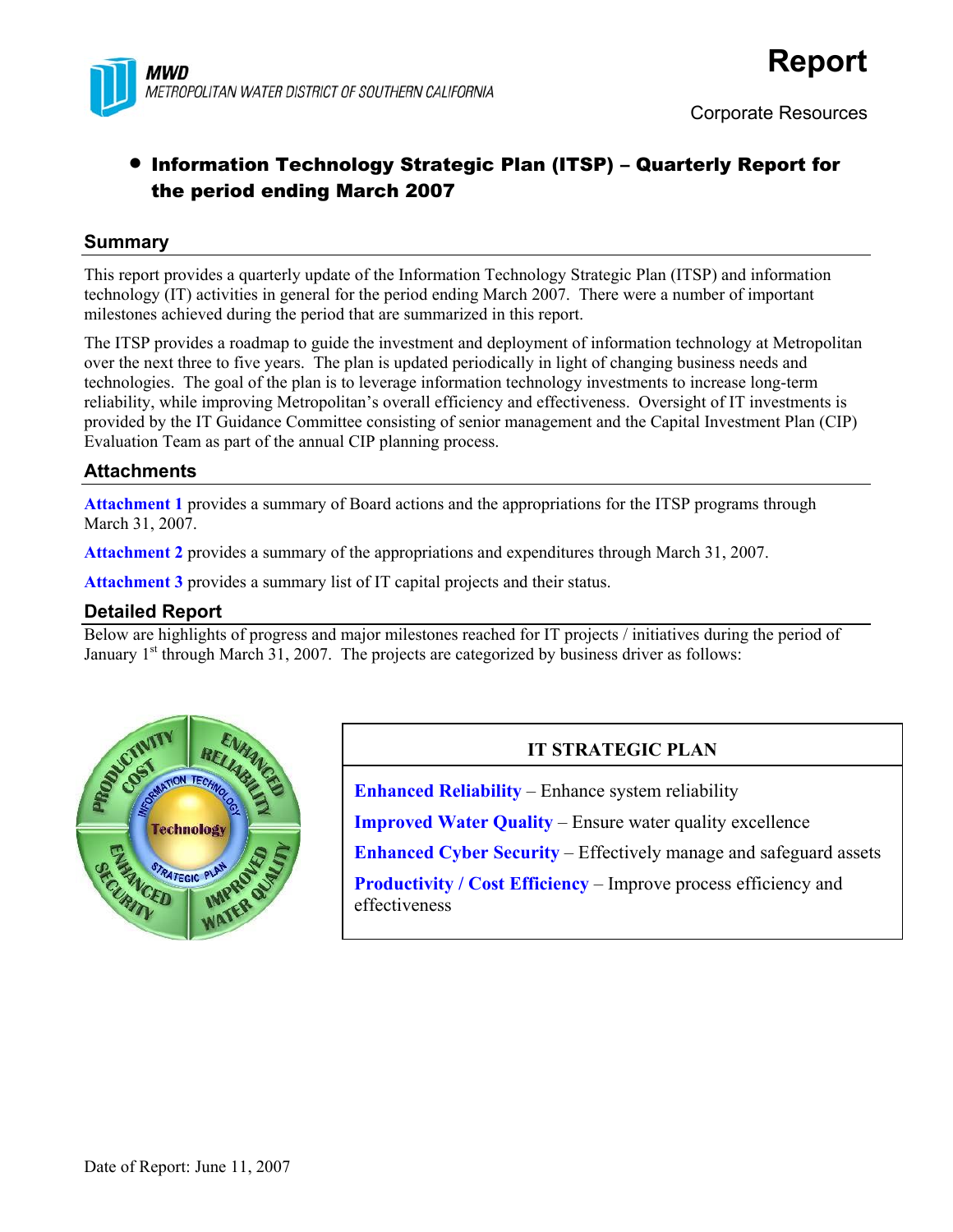|                                                                                                                                                                                                                                                                                                                                                                                                                                | Fiscal Year 2006-07 to date                   |  |  |
|--------------------------------------------------------------------------------------------------------------------------------------------------------------------------------------------------------------------------------------------------------------------------------------------------------------------------------------------------------------------------------------------------------------------------------|-----------------------------------------------|--|--|
| <b>Enhanced Reliability:</b>                                                                                                                                                                                                                                                                                                                                                                                                   | <b>Budget: \$4.37 M</b><br>Expended: \$3.53 M |  |  |
| Key accomplishments included:                                                                                                                                                                                                                                                                                                                                                                                                  |                                               |  |  |
| <b>Completed Phase I of the Automated Meter Reading</b><br><b>System (Pilot Phase)</b>                                                                                                                                                                                                                                                                                                                                         |                                               |  |  |
| The Automated Meter Reading (AMR) System is<br>■<br>the primary source of data for water billing,<br>providing information on the amount of water<br>delivered to each member agency. There are<br>approximately 480 water meters located throughout<br>Metropolitan's distribution system. The current<br>AMR system is based on outdated technology that<br>needs to be upgraded to continue functioning<br>properly.        | $\frac{\rho_{TU}}{\rho_{I}}$                  |  |  |
| To date, the design and development of the pilot<br>п<br>phase, and deployment of the system, have been<br>completed. The pilot system (Phase I) consisted of<br>31 AMR units.                                                                                                                                                                                                                                                 |                                               |  |  |
| Phase II of the AMR Upgrade project will replace<br>п<br>equipment and implement the new AMR system at<br>the remaining approximately 450 meter sites.<br>Phase II is targeted to be completed in the $3rd$<br>quarter of 2008.                                                                                                                                                                                                | <b>AMR</b> Control Hardware                   |  |  |
| <b>Installed Programmable Logic Controller (PLC) for</b><br>traveling bridge at the Jensen Treatment Plant                                                                                                                                                                                                                                                                                                                     |                                               |  |  |
| Programmable Logic Controllers (PLCs) are<br>П<br>industrial process control devices that are typically<br>tied into Metropolitan's Supervisory Control and<br>Data Acquisition (SCADA) system to control and<br>monitor a variety of important water system-related<br>processes such as filtration, chemical feed, and<br>washwater reclamation.                                                                             |                                               |  |  |
| This initiative is intended to proactively replace the<br>п<br>oldest PLC units before they fail. The criterion is<br>to replace standard PLCs that are older than 10<br>years. Replacement of the PLCs is important as<br>these devices are reaching the end of their normal<br>life cycle. Also, these are field devices that are<br>typically exposed to environmental extremes such<br>as temperature, moisture, and dust. | Programmable Logic Controller                 |  |  |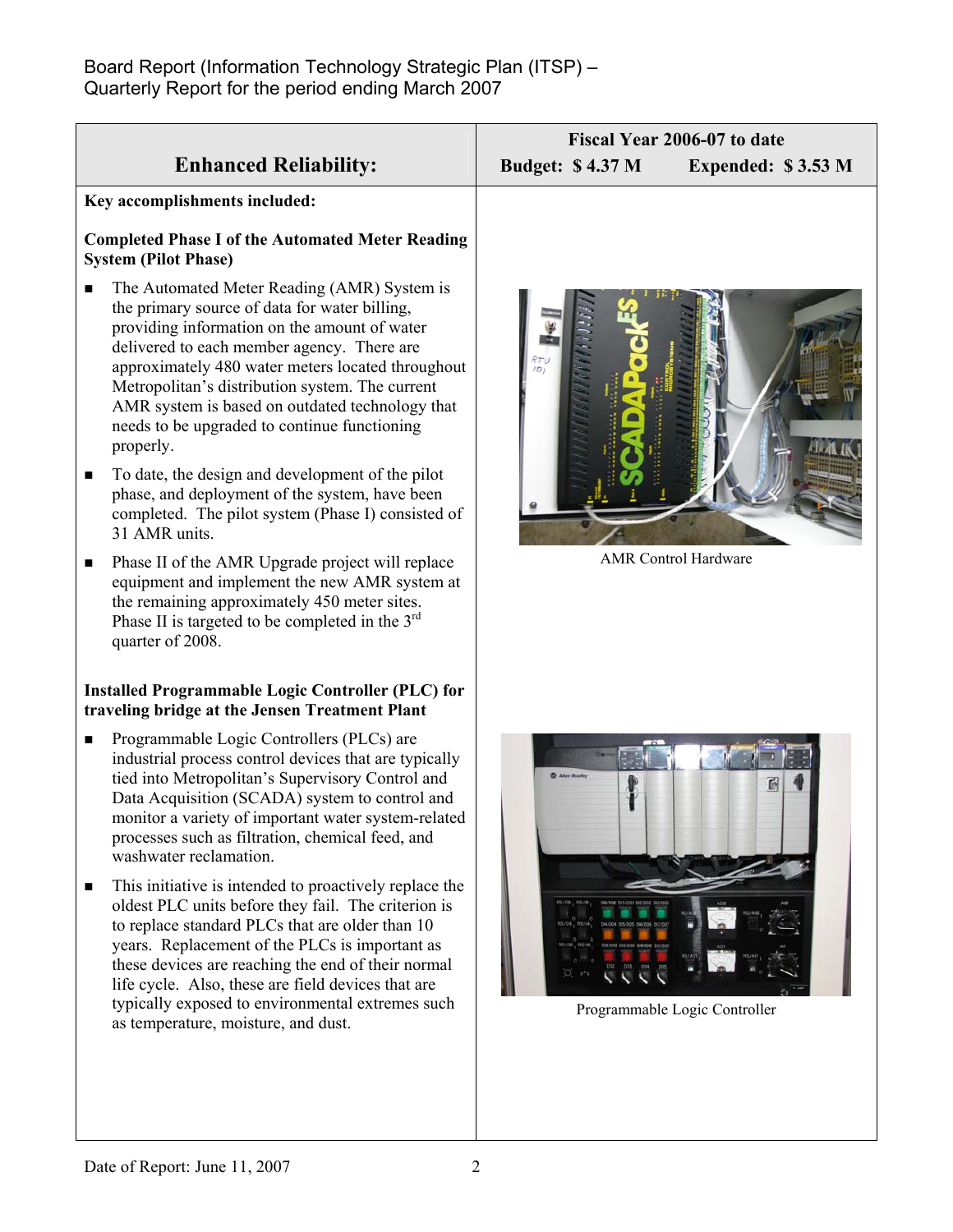# Board Report (Information Technology Strategic Plan (ITSP) – Quarterly Report for the period ending March 2007

- During the period, a new PLC unit was installed on a traveling bridge at the Jensen Treatment Plant. Traveling bridges are mechanical carriage devices that scour the bottom of the sedimentation basins.
- Planning is underway to replace the remaining seven PLC units for the traveling bridges at the Jensen Treatment Plant.

#### **Completed initial pilot deployment of the hydraulic modeling system for the Rialto Feeder**

- The objective of the SMART Operations (SMART Ops) project, formerly named the Real Time Operating System (RTOS), is to develop and implement a hydraulic model that simulates the behavior of Metropolitan's water distribution system, including the Colorado River Aqueduct (CRA). SMART Ops will be used for planning the re-routing of water during shutdowns and analyzing distribution system control options.
- $\blacksquare$  The pilot phase served as a "proof of concept" by developing a working hydraulic model that simulates water grade, flows and levels for the Rialto Feeder portion of Metropolitan's distribution system.
- $\blacksquare$  During the period, staff successfully completed the initial pilot deployment of the hydraulic model for the Rialto Feeder region and rollout of the pilot system to users. Staff anticipates evaluation of the pilot system will be completed in the  $3<sup>rd</sup>$  quarter of 2007.

#### **Performed Additional IT Disaster Recovery Tabletop Exercise**

- As part of ongoing efforts to regularly test and exercise IT recovery procedures, staff continued to conduct Information Technology disaster recovery exercises.
- $\blacksquare$  During the period, a tabletop exercise was conducted to ensure key IT staff members were familiar with the procedures to follow during an emergency/disaster situation in mobilizing recovery efforts for critical IT systems.



Jensen Traveling Bridge



SMART Ops



IT Disaster Recovery Exercise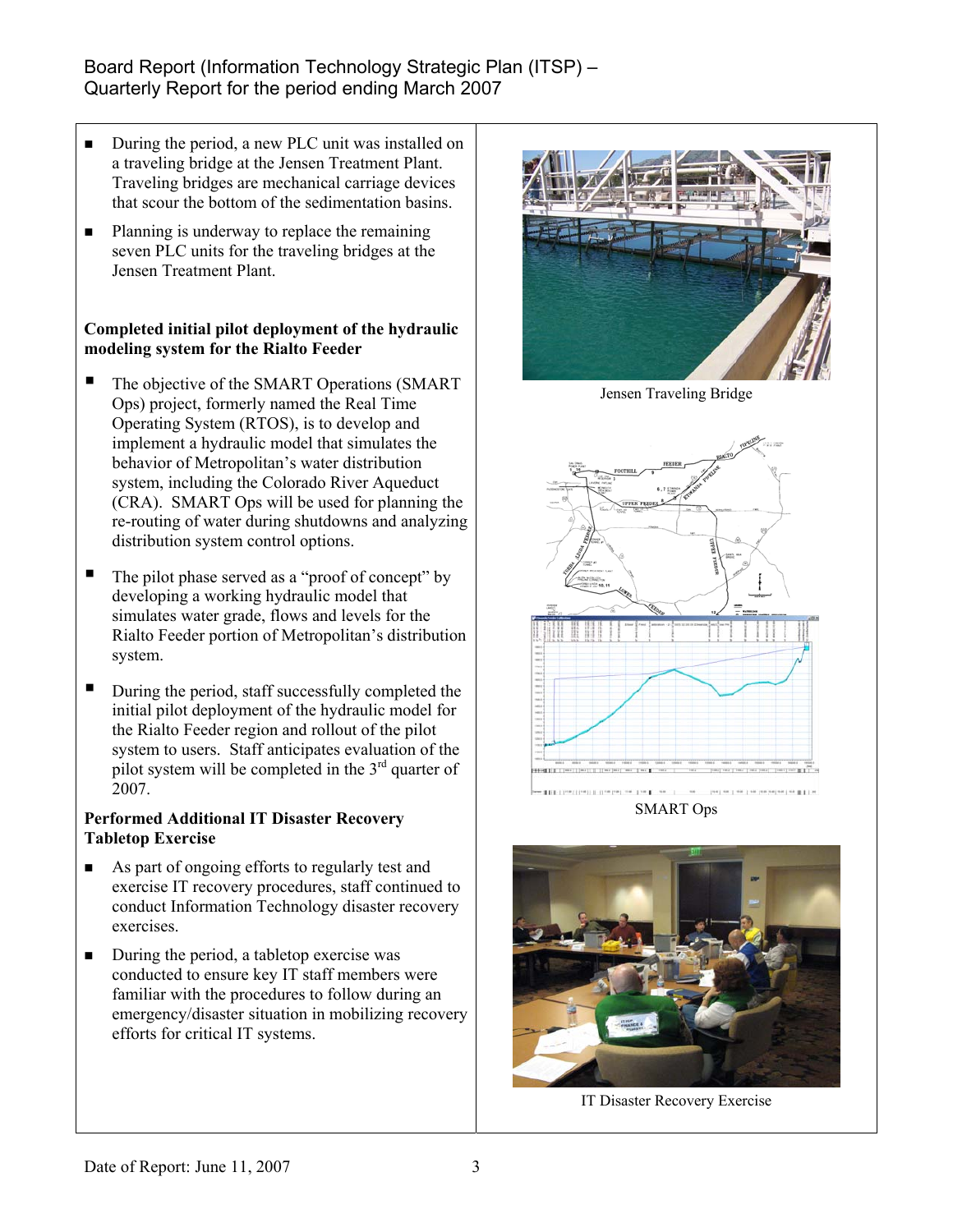#### **Implemented software patches to Metropolitan computer systems impacted by the change in Daylight Savings Time**

- The *Energy Policy Act of 2005* altered the timechange dates for Daylight Savings Time (DST) in the U.S. As a result, daylight saving time was extended by four weeks starting in 2007. As a result, DST began on the second Sunday in March and will end the first Sunday in November.
- During the period, IT staff deployed software patches to address the change in the effective dates for daylight savings time. In addition to updates to Metropolitan desktops and laptops, patches were made to other hardware and software (i.e. BlackBerry devices, Servers, and the email/calendaring system).

## **Continued the PC Replacement Initiative**

- A project is underway to replace the desktop and laptop PCs for board members and Metropolitan employees. The current equipment is more than five years old. During this period, a number of accomplishments were achieved including:
	- Completed evaluation and selection of desktop and laptop hardware brand and models. For desktop PCs, the Hewlett Packard model xw4400 was selected. For laptops, the Hewlett Packard model nw8440 was chosen.
	- Established a three-year enterprise software licensing agreement for Microsoft products. This agreement is estimated to save Metropolitan approximately \$900,000 in software licensing costs over a three-year period.
	- Continued testing Metropolitan's applications to determine their compatibility with Microsoft's new Vista operating system.
	- Initiated procurement of the laptops and desktops, and received initial shipment.

Expenditures in the Enhanced Reliability category are below target for the third quarter. A variance in this category is expected to remain for this fiscal year, as the schedules of the Video Conferencing and Automated Testing initiatives were deferred to coincide with other related projects.



Daylight Savings Time

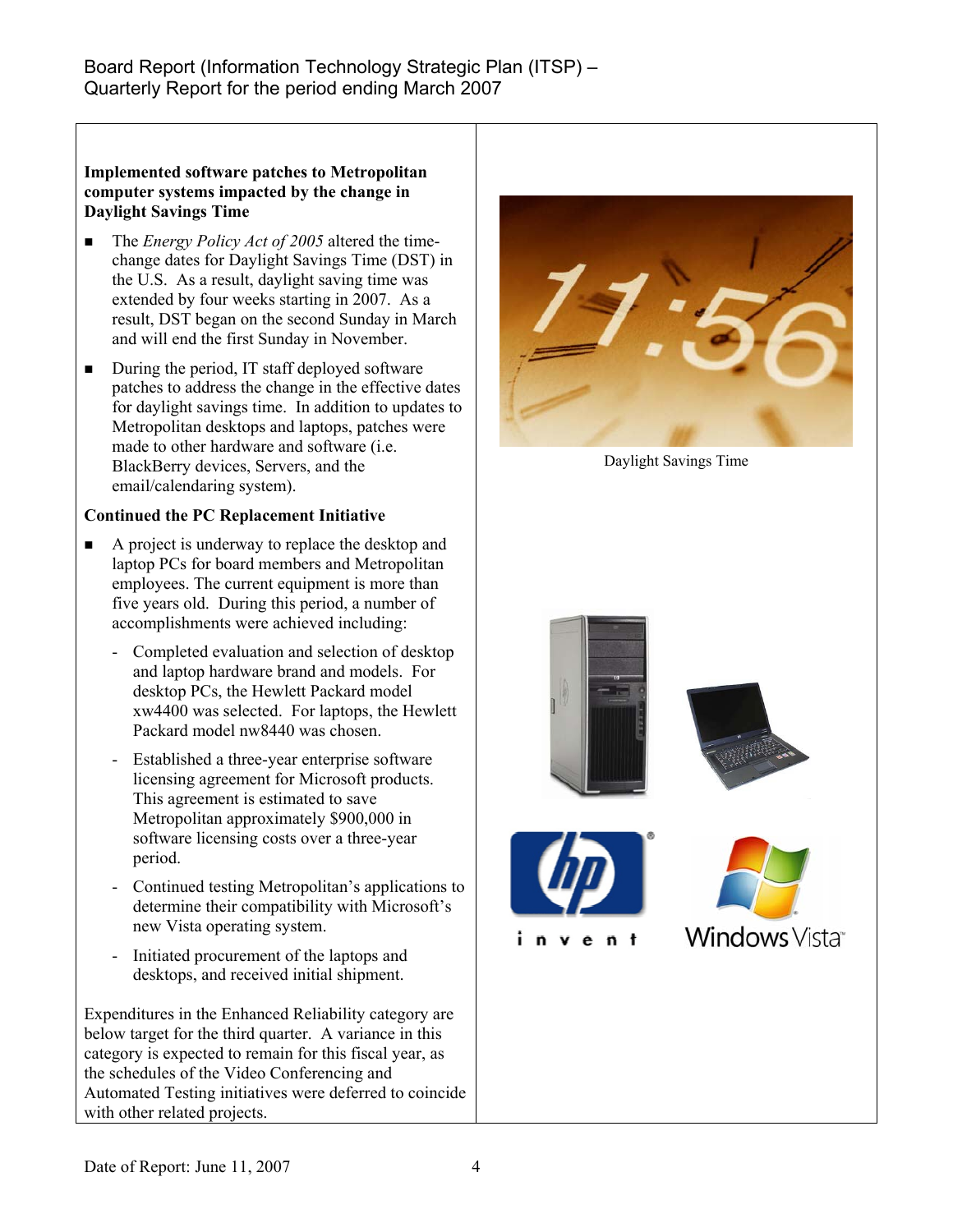|                                                                                                                                                                                                                                                                                                                                                                                          | Fiscal Year 2006-07 to date                    |  |  |
|------------------------------------------------------------------------------------------------------------------------------------------------------------------------------------------------------------------------------------------------------------------------------------------------------------------------------------------------------------------------------------------|------------------------------------------------|--|--|
| <b>Improved Water Quality:</b>                                                                                                                                                                                                                                                                                                                                                           | <b>Budget: \$ 0.07 M</b><br>Expended: \$0.01 M |  |  |
| Key accomplishments included:                                                                                                                                                                                                                                                                                                                                                            |                                                |  |  |
| <b>Oxidation Retrofit Programs</b>                                                                                                                                                                                                                                                                                                                                                       |                                                |  |  |
| The Skinner, Weymouth and Diemer Oxidation<br>п<br>Retrofit Programs (ORP) are capital programs to<br>add ozonation to Metropolitan's treatment plants.<br>A major component of these programs include<br>design, programming, and installation of hardware<br>and software to control the ozone process.                                                                                |                                                |  |  |
| For the Skinner ORP, IT staff continued to review<br>п<br>contractor submittals for compliance with<br>Metropolitan construction specifications.                                                                                                                                                                                                                                         |                                                |  |  |
| For the Weymouth ORP, IT staff completed review<br>п<br>of the 99% consultant design documents for<br>SCADA controls and instrumentation, and initiated<br>the 100% consultant design review.                                                                                                                                                                                            |                                                |  |  |
| As part of the Diemer ORP chemical system<br>п<br>upgrade, SCADA for the acid tank farm was<br>completed during this period and is now fully<br>functional. This included completion of automated<br>process control programming and all hardware<br>installation and testing. Completion of this<br>milestone was critical to the start of construction of<br>the fluoridation project. |                                                |  |  |
| <b>Continued support for Skinner Treatment Plant</b><br><b>Expansion</b>                                                                                                                                                                                                                                                                                                                 |                                                |  |  |
| The Module No. 7 fiber optic cable installations<br>п<br>and testing were completed to enable new remote<br>terminal units to report data to the control room.                                                                                                                                                                                                                           |                                                |  |  |
| During the period, the Module No. 7 potable water<br>automated process control programming was<br>completed and is ready for testing.                                                                                                                                                                                                                                                    |                                                |  |  |
| For Washwater Reclamation Plant No. 2, staff<br>п<br>completely rewired the remote terminal unit in<br>conjunction with replacement of the motor control<br>center.                                                                                                                                                                                                                      |                                                |  |  |
| Washwater Reclamation No. 3 – SCADA support<br>for start-up of the coal removal facility was<br>completed and the facility is fully functional. This<br>included automated process control programming,<br>hardware installation and testing.                                                                                                                                            |                                                |  |  |
|                                                                                                                                                                                                                                                                                                                                                                                          | Motor Control Center                           |  |  |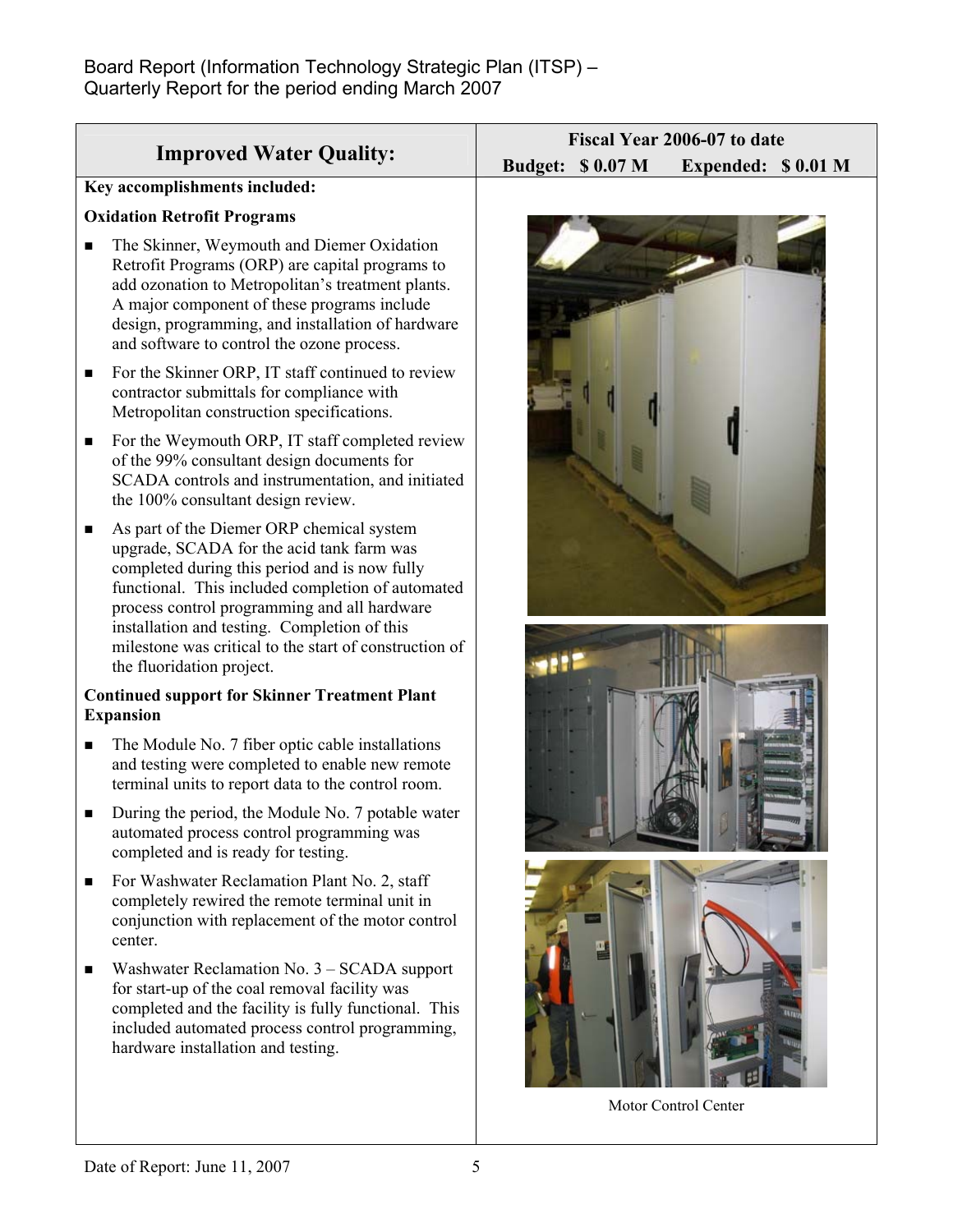#### **Other Key Accomplishments included:**

- On the Diemer Solids Handling Control System, staff continued support of solids handling construction by providing wiring information for all SCADA signals.
- In support of Metropolitan's initiative to add fluoridation at the five treatment plants, IT staff continued development of the fluoride process graphic screens for the Jensen, Weymouth and Diemer facilities during this period.
- In support of Metropolitan's initiative to design and construct a new pilot-scale treatment plant, during this period staff reviewed and provided feedback on the initial design by consultants for the new pilot plant at Weymouth.

Expenditures in the Improved Water Quality category were lower than projected for the third quarter of fiscal year 2006-07. A variance in this category is expected to remain until the Electronic System Log (ESL) project is initiated. The ESL project was delayed because internal resources were working on higher priority projects.



Solids Collection Installation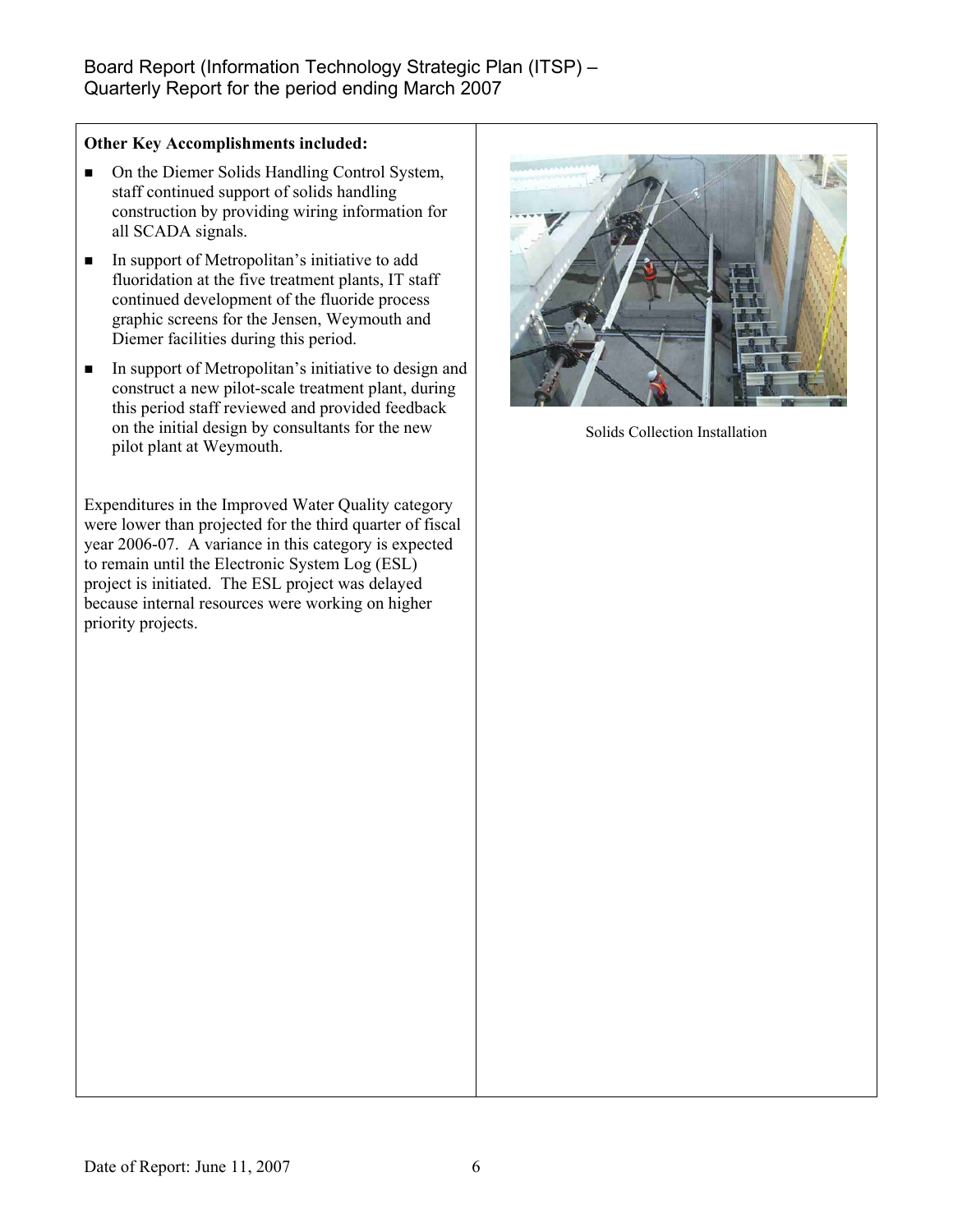| <b>Enhanced Cyber Security:</b>                                                                                                                                                                                                                                                                                                                                                                  | Fiscal Year 2006-07 to date<br><b>Budget: \$ 0.25 M</b><br>Expended: \$0.14 M |
|--------------------------------------------------------------------------------------------------------------------------------------------------------------------------------------------------------------------------------------------------------------------------------------------------------------------------------------------------------------------------------------------------|-------------------------------------------------------------------------------|
| Key accomplishments included:                                                                                                                                                                                                                                                                                                                                                                    |                                                                               |
| <b>Continued Cyber Security Enhancements</b><br>IT staff continued to implement recommendations<br>■<br>to strengthen Metropolitan's cyber security based<br>on an assessment by the consulting firm KEMA.<br>During the period, additional features were<br>deployed to strengthen the security of<br>Metropolitan's SCADA system.                                                              | User name                                                                     |
| Planned and held SCADA / IT Cyber Security<br><b>Forum in Burbank</b>                                                                                                                                                                                                                                                                                                                            |                                                                               |
| Staff worked with Santa Clara Valley Water<br>■<br>District, ACWA, the California Department of<br>Health Services and others to plan the SCADA<br>cyber security forum. The forum was specifically<br>designed for the water sector to increase education<br>and collaboration in properly securing SCADA<br>systems, given their importance in controlling the<br>flow and treatment of water. | <b>Enhanced Security Software</b>                                             |
| The forum was held on March 29, 2007. Director<br>п<br>John Morris made opening remarks to kick off the<br>event. In all, more than 90 people attended the<br>event representing over 35 water utilities from<br>throughout California.                                                                                                                                                          |                                                                               |

Cyber Security Enhancement



SPAM email

underway.

Metropolitan new hires.

**Other key accomplishments during the period**  ■ Continued to monitor and protect Metropolitan assets by intercepting potentially harmful email messages ("SPAM"). The anti-SPAM software filters incoming email messages and quarantines potentially harmful emails. During a one-month period (March 2007) alone, approximately 1.5 million SPAM email messages were intercepted.

As part of the on-going security awareness effort, staff published monthly cyber security tips on Metropolitan's internal website and staff continued

Expenditures in the Enhanced Cyber Security area were slightly lower than projected for the third quarter of fiscal year 2006-07. The variance is expected to decrease as a result of ongoing security initiatives including Phase 2 of the Information Security Assessment / Remediation initiative currently

to provide IT security orientation for all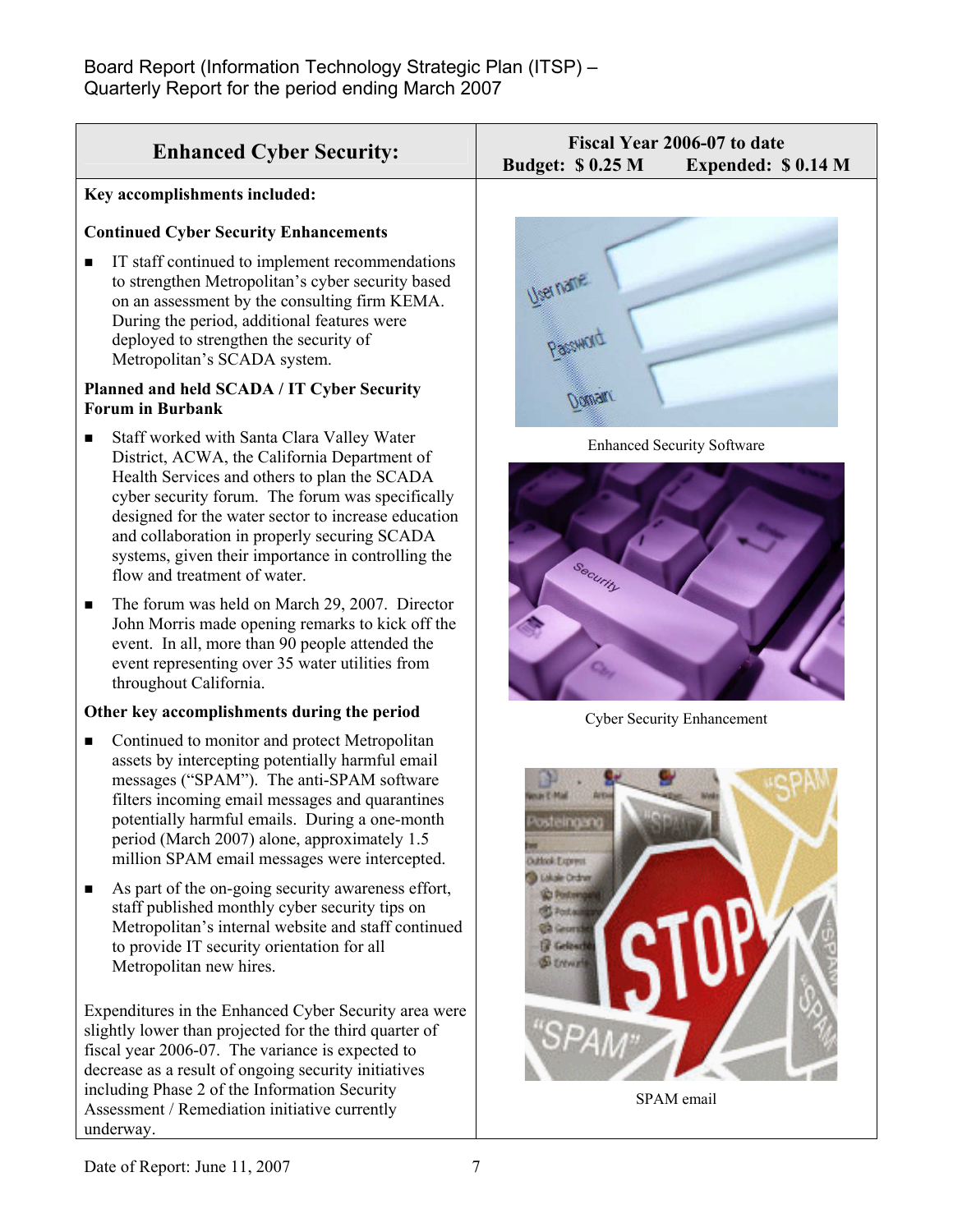| <b>Productivity / Cost Efficiency:</b>                                                                                                                                                                                                                                                                                                                                                                                                                                     | Fiscal Year 2006-07 to date                   |  |  |  |
|----------------------------------------------------------------------------------------------------------------------------------------------------------------------------------------------------------------------------------------------------------------------------------------------------------------------------------------------------------------------------------------------------------------------------------------------------------------------------|-----------------------------------------------|--|--|--|
|                                                                                                                                                                                                                                                                                                                                                                                                                                                                            | <b>Budget: \$3.42 M</b><br>Expended: \$2.44 M |  |  |  |
| <b>Completed On-line Job Application Software</b><br><b>Testing and Deployment Planning as part of Phase I</b><br>of the Human Resource (HR) Technology<br><b>Improvement project</b>                                                                                                                                                                                                                                                                                      |                                               |  |  |  |
| One of the initiatives to improve HR services is to<br>п<br>implement a tool for self-service on-line job<br>applications. When fully deployed, this will allow<br>both internal and external applicants to submit job<br>applications on-line over the Internet. The self-<br>service capabilities will lead to increased<br>productivity by reducing the data entry time, thus<br>freeing Human Resources staff to concentrate more<br>effort on recruitment activities. | On-line Job Application Software              |  |  |  |
| During the period, staff completed testing and<br>п<br>initiated planning steps to make the on-line job<br>application capability available on the Internet.                                                                                                                                                                                                                                                                                                               |                                               |  |  |  |
| <b>Held Member Agency Information Technology</b><br><b>Manager's Forum</b>                                                                                                                                                                                                                                                                                                                                                                                                 |                                               |  |  |  |
| As part of continued development of Information<br>п<br>Technology "best practices," a forum was held on<br>January 26, with IT managers from the member<br>agencies to discuss IT disaster recovery, emergency<br>communications and techniques for consolidating<br>servers.                                                                                                                                                                                             |                                               |  |  |  |

Expenditures in the Productivity / Cost Efficiency area were lower than projected for the third quarter of fiscal year 2006-07.

Member Agency IT Forum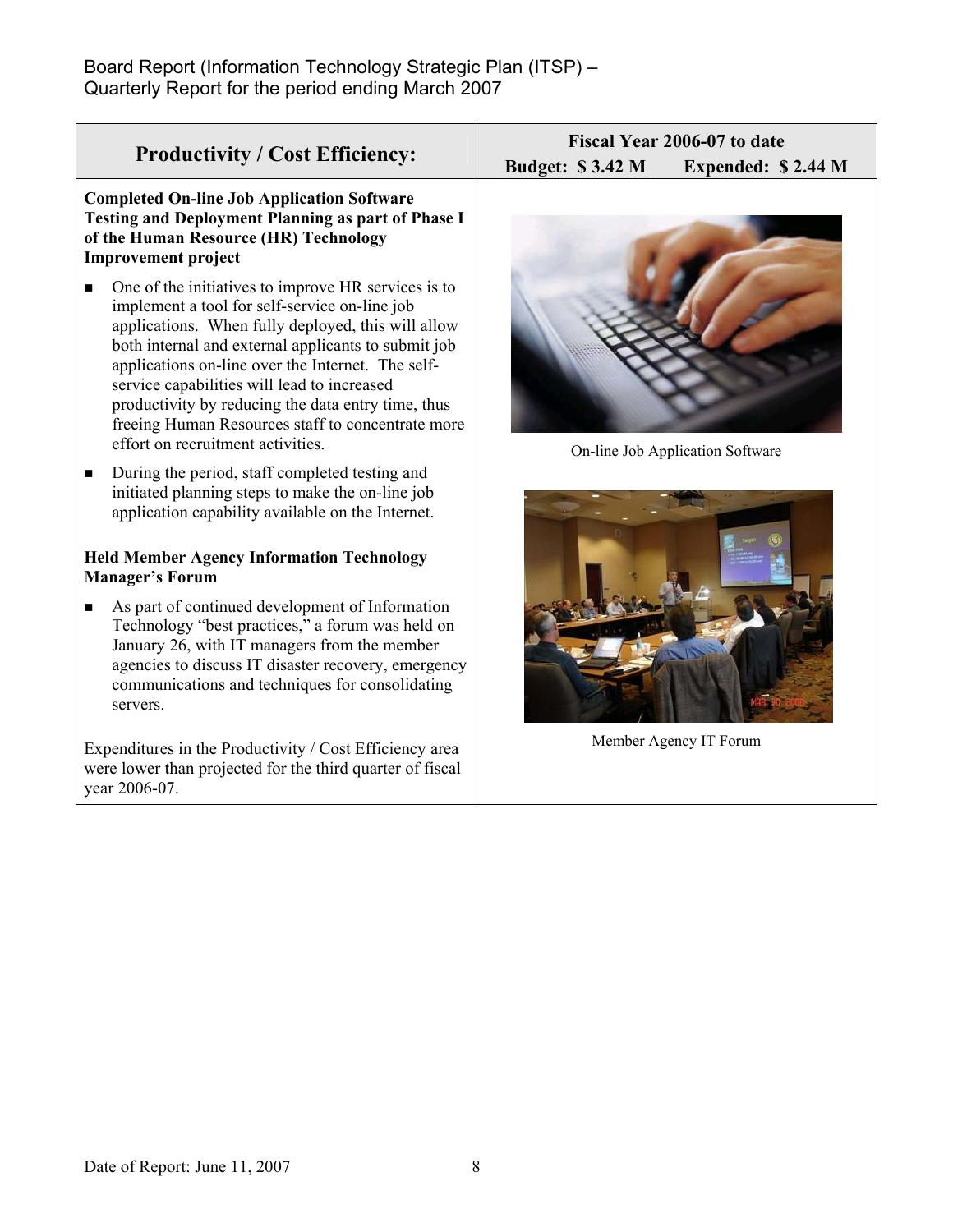## Board Report (Information Technology Strategic Plan (ITSP) – Quarterly Report for the period ending March 2007

#### **Attachment 1**

#### **Summary of Board actions**:

The following table provides a sequential listing of ITSP Board appropriations through March 31, 2007:

| <b>Board Action Date   Appropriation No.</b> |       | <b>Description</b>                              |    | <b>Amount Appropriated</b> |  |
|----------------------------------------------|-------|-------------------------------------------------|----|----------------------------|--|
| September-01                                 | 15376 | Telecommunication Infrastructure Program        | \$ | 1,334,000                  |  |
| November-01                                  | 15378 | IT Security Related Improvements                | \$ | 879,000                    |  |
| September-02                                 | 15378 | Peoplesoft Upgrade                              | \$ | 472,000                    |  |
| October-02                                   | 15397 | Control System Enhancement Program (CSEP)       | \$ | 11,000,000                 |  |
| February-03                                  | 15406 | Laboratory Information Management System (LIMS) | \$ | 1,175,000                  |  |
| $May-03$                                     | 15408 | Maintenance Management System (MMS) Upgrade     | \$ | 605,000                    |  |
| July-03                                      | 15411 | Oracle E-Business Suite & Grants Management     | \$ | 4,038,230                  |  |
| September-03                                 | 15376 | <b>Enterprise GIS Project</b>                   | \$ | 4,377,000                  |  |
| October-03                                   | 15411 | Peoplesoft Self Service Modules                 | \$ | 1,850,000                  |  |
| April-04                                     | 15376 | IT Infrastructure Program                       | \$ | 5,603,000                  |  |
| July-04                                      | 15378 | <b>IT Security Program</b>                      | \$ | 925,000                    |  |
| February-06                                  | 15376 | IT Network Upgrade - Phase I                    | \$ | 3,340,000                  |  |
| February-06                                  | 15397 | Energy Management System (EMS) - Phase II       | \$ | 963,000                    |  |
| March-06                                     | 15397 | Programmable Logic Controller (PLC) - Phase II  | \$ | 1,160,000                  |  |
| July-06                                      | 15411 | Water Billing System Upgrade                    | \$ | 3,480,000                  |  |
| July-06                                      | 15376 | Two Way Radio - Phase I                         | \$ | 557,000                    |  |
| October-06                                   | 15411 | Integrated Budget Management System             | \$ | 4,440,000                  |  |
| October-06                                   | 15378 | IT Security Remediation Initiative              | \$ | 2,160,000                  |  |
| November-06                                  | 15376 | IT Network Upgrade - Phase II                   | \$ | 3,950,000                  |  |
| March-07                                     | 15411 | Human Resources Improvement - Phase II          | \$ | 2,500,000                  |  |
| March-07                                     | 15376 | Union Station Headquarters Technology Upgrade   | \$ | 1,910,000                  |  |
|                                              |       |                                                 | \$ | 56,718,230                 |  |

#### **Details of Board Actions during this period:**

- On March 13, 2007, the Board appropriated \$2.5 million; and authorized (1) Phase II of the Human Resources Improvement project; and (2) an agreement with Ciber, Inc. in an amount not to exceed \$1.45 million (Approp. 15411)
- On March 13, 2007, the Board appropriated \$1.91 million and authorized the Union Station Headquarters Technology Upgrade project (Approp. 15376)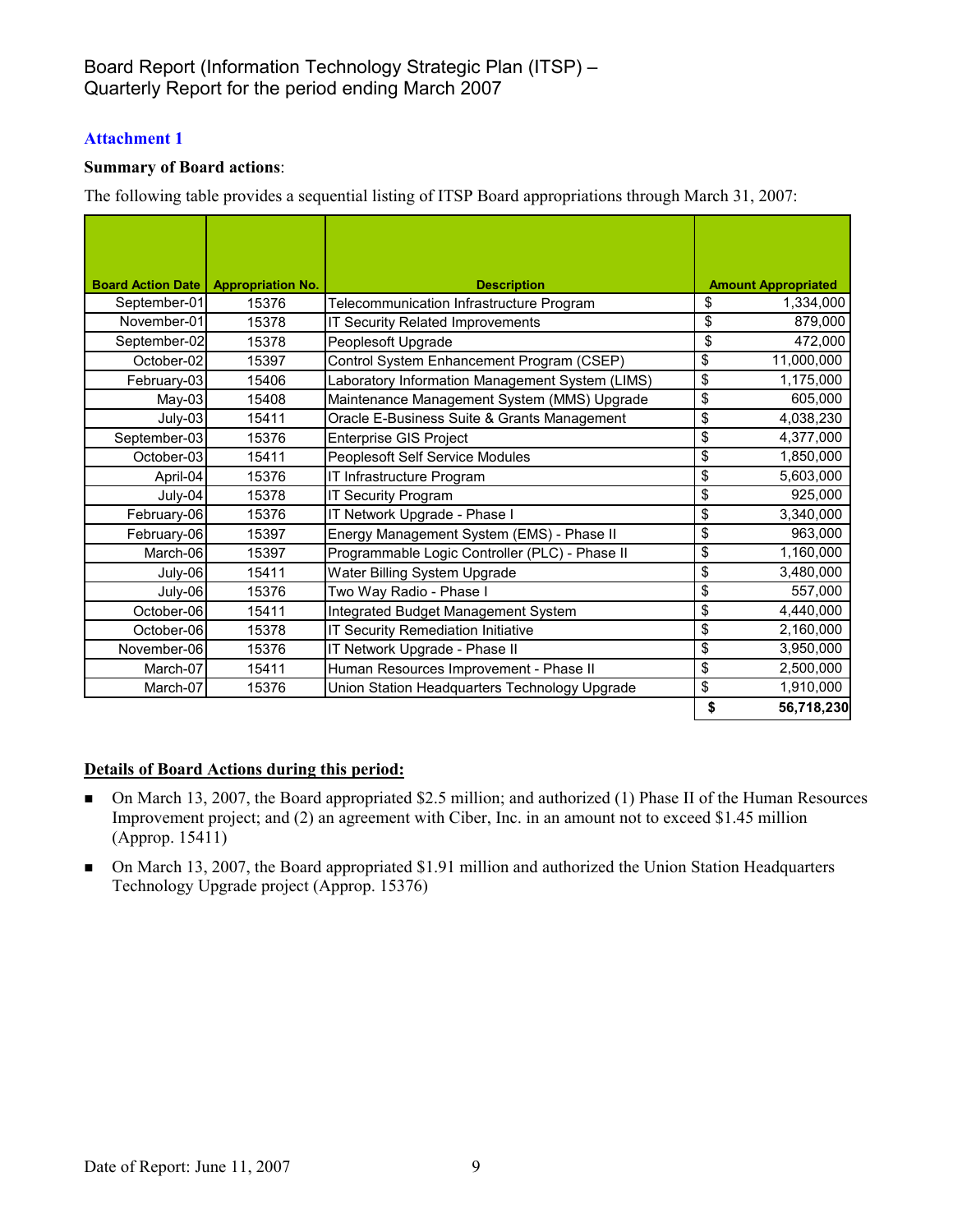# Board Report (Information Technology Strategic Plan (ITSP) – Quarterly Report for the period ending March 2007

## **Attachment 2**

## **Summary of Board Actions:**

The following table provides a summary of ITSP Board appropriations and expenditures through March 31, 2007:

| <b>Appropriation</b><br>No. | <b>Program Description</b>                              | <b>Total Amount</b><br><b>Appropriated</b> |            | <b>Expenditures</b><br>(Through March 31,<br>2007) |            |
|-----------------------------|---------------------------------------------------------|--------------------------------------------|------------|----------------------------------------------------|------------|
| 15397                       | Control System Enhancement Program (CSEP)               | \$                                         | 13,123,000 | S.                                                 | 6,676,066  |
| 15406                       | Laboratory Information Management System (LIMS) Program | \$                                         | 1,175,000  | \$                                                 | 1,013,956  |
| 15408                       | Maintenance Management System (MMS) Upgrade Program     | \$                                         | 605,000    | \$                                                 | 493,798    |
| 15411                       | Business, Finance & Human Resource (B, F&HR) Program    | \$                                         | 16,308,230 | \$                                                 | 7,097,298  |
| 15376                       | Information Technology Infrastructure Program           | \$                                         | 21,071,000 | \$                                                 | 13,114,796 |
| 15411                       | Information Technology Security Program                 | \$                                         | 4,436,000  | \$                                                 | 2,063,168  |
|                             |                                                         | \$                                         | 56,718,230 |                                                    | 30,459,082 |